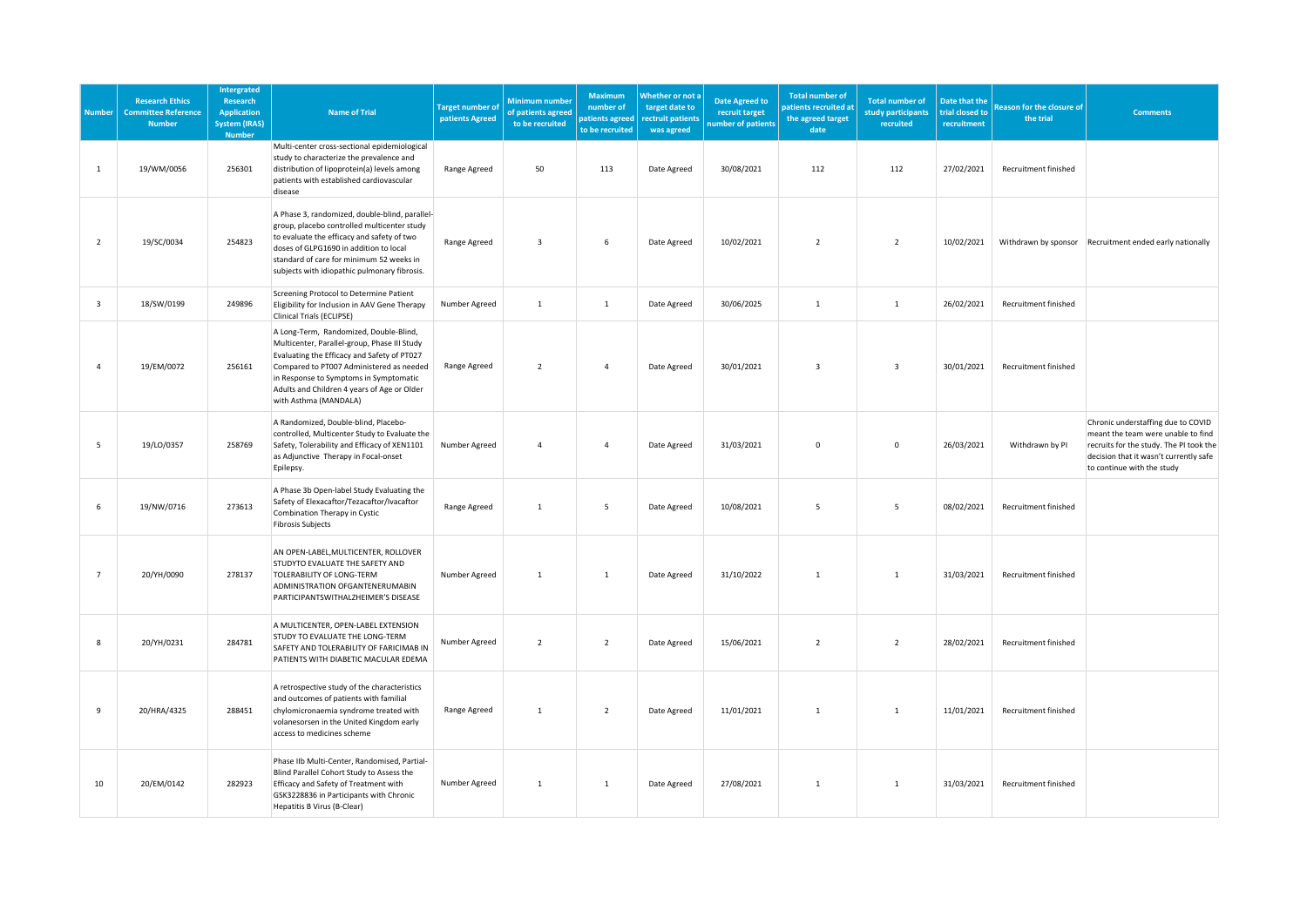| <b>Number</b> | <b>Research Ethics</b><br><b>Committee Reference</b><br><b>Number</b> | <b>Intergrated</b><br>Research<br><b>Application</b><br><b>System (IRAS)</b><br><b>Number</b> | <b>Name of Trial</b>                                                                                                                                                                                                                                                                                           | <b>Target number of</b><br>patients Agreed | Minimum number<br>of patients agreed<br>to be recruited | <b>Maximum</b><br>number of<br>patients agreed<br>to be recruited | Whether or not a<br>target date to<br>rectruit patients<br>was agreed | <b>Date Agreed to</b><br>recruit target<br>umber of patients | <b>Total number of</b><br>atients recruited at<br>the agreed target<br>date | <b>Total number of</b><br>study participants<br>recruited | Date that the<br>trial closed to<br>recruitment | Reason for the closure of<br>the trial | <b>Comments</b>                                                                                                                                                                                       |
|---------------|-----------------------------------------------------------------------|-----------------------------------------------------------------------------------------------|----------------------------------------------------------------------------------------------------------------------------------------------------------------------------------------------------------------------------------------------------------------------------------------------------------------|--------------------------------------------|---------------------------------------------------------|-------------------------------------------------------------------|-----------------------------------------------------------------------|--------------------------------------------------------------|-----------------------------------------------------------------------------|-----------------------------------------------------------|-------------------------------------------------|----------------------------------------|-------------------------------------------------------------------------------------------------------------------------------------------------------------------------------------------------------|
| 11            | 20/LO/0461                                                            | 279984                                                                                        | Real-World Anti-VEGF Treatment Experience<br>Study of the Management of Neovascular<br>Age-Related Macular Degeneration in the UK<br>(RATE Study in nAMD)                                                                                                                                                      | Range Agreed                               | 15                                                      | 20                                                                | Date Agreed                                                           | 31/01/2021                                                   | 17                                                                          | 17                                                        | 31/01/2021                                      | Recruitment finished                   |                                                                                                                                                                                                       |
| 12            | 19/YH/0301                                                            | 268446.00                                                                                     | A Phase 2 Study of ABBV-3067 Alone and in<br>Combination with ABBV-2222 in Cystic<br>Fibrosis Subjects Who Are Homozygous for<br>the F508del Mutation                                                                                                                                                          | Range Agreed                               | $\overline{2}$                                          | $\overline{4}$                                                    | Date Agreed                                                           | 31/03/2021                                                   | $\mathbf 0$                                                                 | $\mathbf 0$                                               | 22/03/2021                                      | Withdrawn by sponsor                   | M19-530 study is now closed in the<br>UK and Ethics has been notified of<br>Permanent closure. Abbvie will now<br>begin close out activities for all sites<br>that had a finalised contract in place. |
| 13            | 20/HRA/5205                                                           | 289098                                                                                        | A PHASE I/II RANDOMIZED, TWO PARTS,<br>DOSE-FINDING STUDY TO EVALUATE THE<br>SAFETY, TOLERABILITY AND<br>IMMUNOGENICITY OF AN INACTIVATED,<br>ADJUVANTED SARS-COV-2 VIRUS VACCINE<br>CANDIDATE (VLA2001), AGAINST COVID-19<br>IN HEALTHY INDIVIDUALS                                                           | Number Agreed                              | 35                                                      | 35                                                                | Date Agreed                                                           | 15/01/2021                                                   | 37                                                                          | 37                                                        | 15/01/2021                                      | Recruitment finished                   |                                                                                                                                                                                                       |
| 14            | 19/LO/1986                                                            | 273932                                                                                        | AMD Barometer - Investigating patient-<br>driven barriers to long-term anti-VEGF<br>treatment adherence in wet AMD.                                                                                                                                                                                            | Number Agreed                              | 9                                                       | $\overline{9}$                                                    | Date Agreed                                                           | 28/02/2021                                                   | $\overline{9}$                                                              | $\overline{9}$                                            | 28/02/2021                                      | Recruitment finished                   |                                                                                                                                                                                                       |
| 15            | 18/LO/1923                                                            | 253458                                                                                        | A descriptive non-interventional study to<br>evaluate the use of direct oral anticoagulants<br>in UK clinical practice for patients with a first<br>stroke attributable to nonvalvular atrial<br>fibrillation                                                                                                  | Range Agreed                               | 40                                                      | 50                                                                | Date Agreed                                                           | 30/06/2021                                                   | 43                                                                          | 43                                                        | 30/06/2021                                      | Recruitment finished                   |                                                                                                                                                                                                       |
| 16            | 19/NE/0260                                                            | 265062                                                                                        | An open-label, non-randomized extension<br>study to evaluate the long-term efficacy,<br>safety and tolerability of LNP023 in subjects<br>with C3 glomerulopathy                                                                                                                                                | Number Agreed                              | 5                                                       | 5                                                                 | Date Agreed                                                           | 07/06/2021                                                   | 5                                                                           | 5                                                         | 30/04/2021                                      | Recruitment finished                   |                                                                                                                                                                                                       |
| 17            | 19/EM/0111                                                            | 262811                                                                                        | CRTH258C2302: An Eighteen-Month, Two-<br>Arm, Randomized, Double Masked,<br>Multicenter, Phase III Study Assessing the<br>Efficacy and Safety of Brolucizumab versus<br>Aflibercept in Adult Patients with Visual<br>Impairment due to Macular Edema<br>secondary to Central Retinal Vein Occlusion<br>(RAVEN) | Number Agreed                              | $\overline{4}$                                          | $\overline{4}$                                                    | Date Agreed                                                           | 16/07/2021                                                   | $\overline{a}$                                                              | $\overline{4}$                                            | 27/05/2021                                      | Recruitment finished                   |                                                                                                                                                                                                       |
| 18            | 19/NE/0247                                                            | 259906                                                                                        | A Phase 2, Double-blind, Active-controlled,<br>Dose-titrating Efficacy and Safety Study of<br>Firibastat (QGC001) Compared to Ramipril<br>Administered Orally, Twice Daily, Over 12<br>Weeks to Prevent Left Ventricular<br>Dysfunction after Acute Myocardial<br>Infarction                                   | Range Agreed                               | 5                                                       | 10                                                                | Date Agreed                                                           | 30/06/2021                                                   | $\overline{a}$                                                              | $\overline{4}$                                            | 30/06/2021                                      | Recruitment finished                   | Study recruitment was impacted by<br>COVID-19 and the study team was<br>unable to meet the target of 5                                                                                                |
| 19            | 19/NE/0269                                                            | 268944                                                                                        | A Phase 3 Randomized, Open-Label, Study of<br>Pembrolizumab (MK-3475) Plus Lenvatinib<br>(E7080/MK-7902) Versus Chemotherapy for<br>First-line Treatment of Advanced or<br>Recurrent Endometrial Carcinoma (LEAP-001)                                                                                          | Number Agreed                              | $\overline{\mathbf{3}}$                                 | $\overline{\mathbf{3}}$                                           | Date Agreed                                                           | 44260                                                        | 3                                                                           | $\overline{\mathbf{3}}$                                   | 44246                                           | Recruitment finished                   |                                                                                                                                                                                                       |
| 20            | 19/SC/0209                                                            | 263492                                                                                        | A multinational, multicentre, prospective non-<br>interventional study to assess safety and<br>effectiveness of opicapone plus standard of<br>care in elderly patients with Parkinson's<br>Disease                                                                                                             | Range Agreed                               | $\overline{2}$                                          | 6                                                                 | Date Agreed                                                           | 28/04/2021                                                   | $\overline{2}$                                                              | $\overline{2}$                                            | 22/04/2021                                      | Recruitment finished                   |                                                                                                                                                                                                       |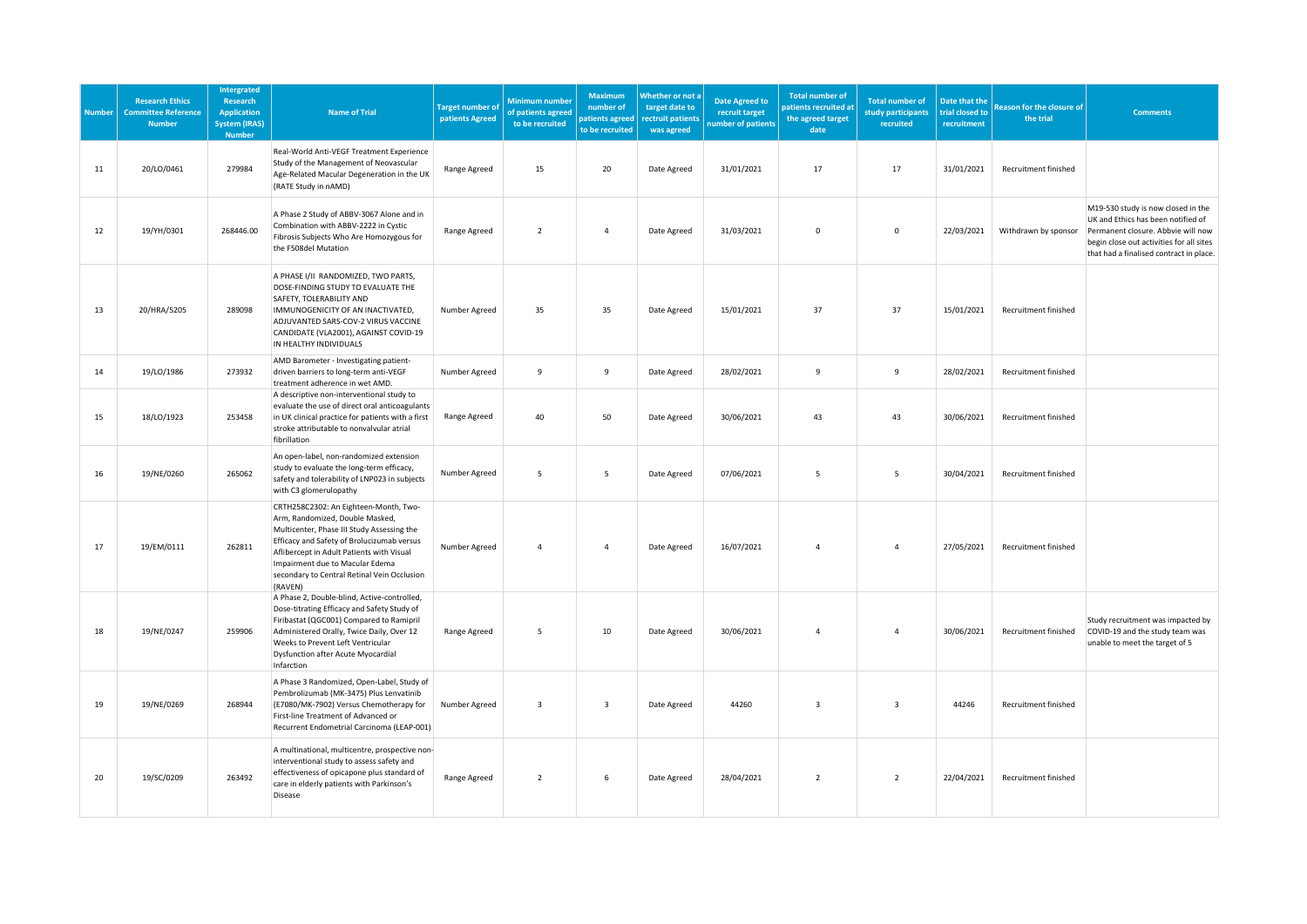| <b>Number</b> | <b>Research Ethics</b><br><b>Committee Reference</b><br><b>Number</b> | Intergrated<br>Research<br><b>Application</b><br><b>System (IRAS)</b><br><b>Number</b> | <b>Name of Trial</b>                                                                                                                                                                                                                                                                                                                      | <b>Target number of</b><br>patients Agreed | Minimum number<br>of patients agreed<br>to be recruited | <b>Maximum</b><br>number of<br>patients agreed<br>to be recruited | Whether or not a<br>target date to<br>rectruit patients<br>was agreed | <b>Date Agreed to</b><br>recruit target<br>umber of patients | <b>Total number of</b><br>atients recruited at<br>the agreed target<br>date | <b>Total number of</b><br>study participants<br>recruited | Date that the<br>trial closed to<br>recruitment | <b>Reason for the closure of</b><br>the trial | <b>Comments</b>                                                                                                                                                                                                                                                                                                   |
|---------------|-----------------------------------------------------------------------|----------------------------------------------------------------------------------------|-------------------------------------------------------------------------------------------------------------------------------------------------------------------------------------------------------------------------------------------------------------------------------------------------------------------------------------------|--------------------------------------------|---------------------------------------------------------|-------------------------------------------------------------------|-----------------------------------------------------------------------|--------------------------------------------------------------|-----------------------------------------------------------------------------|-----------------------------------------------------------|-------------------------------------------------|-----------------------------------------------|-------------------------------------------------------------------------------------------------------------------------------------------------------------------------------------------------------------------------------------------------------------------------------------------------------------------|
| 21            | 20/NE/0032                                                            | 273692                                                                                 | A PHASE III, RANDOMIZED, DOUBLE-BLIND,<br>PLACEBO-CONTROLLED STUDY OF<br>ATEZOLIZUMAB PLUS CARBOPLATIN AND<br><b>ETOPOSIDE WITH OR WITHOUT</b><br>TIRAGOLUMAB (ANTI-TIGIT ANTIBODY) IN<br>PATIENTS WITH UNTREATED EXTENSIVE-<br>STAGE SMALL CELL LUNG CANCER                                                                              | Range Agreed                               | $\overline{2}$                                          | 5                                                                 | Date Agreed                                                           | 31/03/2021                                                   | $\mathsf 0$                                                                 | $\mathsf 0$                                               | 44266                                           | Recruitment finished                          | The team failed to recruit any<br>patients. Due to coronavirus the<br>patients were presenting with more<br>advanced disease and poorer<br>performance status than would be<br>eligible for the study                                                                                                             |
| 22            | 20/SC/0031                                                            | 275229                                                                                 | A Randomized, Double-Blind, Placebo-<br>Controlled Study to Assess the Efficacy and<br>Safety of Nemolizumab (CD14152) in<br>Subjects with Moderate-to-Severe Atopic<br>Dermatitis                                                                                                                                                        | Range Agreed                               | $\mathbf{1}$                                            | $\overline{\mathbf{3}}$                                           | Date Agreed                                                           | 30/06/2021                                                   | $\mathbf 0$                                                                 | $\mathbf 0$                                               | 22/04/2021                                      | Withdrawn by sponsor                          | Global recruitment ended prior to<br>staff capacity issues being resolved<br>at local site                                                                                                                                                                                                                        |
| 23            | 20/NW/0383                                                            | 287807                                                                                 | A Phase 3 Randomized, Double-Blind Placebo-<br>Controlled Trial to Evaluate the Efficacy and<br>Safety of Remdesivir (GS-5734™) Treatment<br>of COVID-19 in an Outpatient Setting                                                                                                                                                         | Range Agreed                               | $\overline{1}$                                          | 10                                                                | Date Agreed                                                           | 44293                                                        | $\mathbf 0$                                                                 | $\mathsf 0$                                               | 07/04/2021                                      | Withdrawn by sponsor                          | After careful consideration, Gilead<br>(Sponsor) made the decision to stop<br>enrollment in study GS-US-540-9012.<br>In light of recent advances, the<br>primary unmet need for patients<br>outside of the hospital setting is for<br>convenient, effective therapies that<br>can be easily administered at home. |
| 24            | 20/NW/0177                                                            | 1003027                                                                                | Phase 3b Open-Label, Multicenter, Safety<br>Study of BIIB037 (aducanumab) in Subjects<br>with Alzheimer's disease Who Had Previously<br>Participated in the Aducanumab Studies<br>221AD103, 221AD301, 221AD302 and<br>221AD205.                                                                                                           | Range Agreed                               | $\mathbf{1}$                                            | $\overline{2}$                                                    | Date Agreed                                                           | 30/04/2021                                                   | $\mathbf{1}$                                                                | 1                                                         | 30/04/2021                                      | Recruitment finished                          |                                                                                                                                                                                                                                                                                                                   |
| 25            | 20/WA/0203                                                            | 281292                                                                                 | POLARx Cardiac Cryoablation system Post<br>Market Clinical Follow-up study                                                                                                                                                                                                                                                                | Range Agreed                               | $\mathbf{1}$                                            | 10                                                                | Date Agreed                                                           | 30/06/2021                                                   | 10                                                                          | 10                                                        | 44342                                           | Recruitment finished                          |                                                                                                                                                                                                                                                                                                                   |
| 26            | 20/YH/0317                                                            | 288552                                                                                 | A Randomized, Double-blind, Placebo-<br>controlled Phase 3 Study to Assess the<br>Efficacy and Safety of Ad26.COV2.S for the<br>Prevention of SARS-CoV-2-mediated COVID-<br>19 in Adults Aged 18 Years and Older                                                                                                                          | Number Agreed                              | 200                                                     | 200                                                               | Date Agreed                                                           | 09/04/2021                                                   | 207                                                                         | 207                                                       | 09/04/2021                                      | Recruitment finished                          |                                                                                                                                                                                                                                                                                                                   |
| 27            | 21/NW/0125                                                            | 294164                                                                                 | A RANDOMIZED, OBSERVER-BLIND,<br>CONTROLLED, SUPERIORITY STUDY TO<br>COMPARE THE IMMUNOGENICITY AGAINST<br>COVID-19, OF VLA2001 VACCINE TO AZD1222<br>VACCINE, IN ADULTS                                                                                                                                                                  | Range Agreed                               | 120                                                     | 200                                                               | Date Agreed                                                           | 03/06/2021                                                   | 134                                                                         | 134                                                       | 03/06/2021                                      | Recruitment finished                          |                                                                                                                                                                                                                                                                                                                   |
| 28            | 19/LO/1753                                                            | 269460                                                                                 | A phase 2, randomised, double-blind,<br>placebo controlled study to evaluate the<br>safety, efficacy, pharmacodynamics, and<br>pharmacokinetics of SAR339375 for<br>subutaneous injection administered every<br>week in patients with Alport Syndrome                                                                                     | Number Agreed                              | $\mathbf{1}$                                            | $\mathbf{1}$                                                      | Date Agreed                                                           | 44347                                                        | $\overline{2}$                                                              | $\overline{2}$                                            | 31/05/2021                                      | Recruitment finished                          |                                                                                                                                                                                                                                                                                                                   |
| 29            | 18/WM/0038                                                            | 235048                                                                                 | A Multicenter, Randomized, Double-Blind,<br>Placebo-Controlled Induction Study of the<br>Efficacy and Safety of Upadacitinib (ABT-494)<br>in Subjects with Moderately to Severely<br>Active Crohn's Disease Who Have<br>Inadequately Responded to or are<br>Intolerant to Conventional Therapies but<br>Have Not Failed Biologic Therapy. | Number Agreed                              | $\mathbf{1}$                                            | $\mathbf{1}$                                                      | Date Agreed                                                           | 44358                                                        | $\mathbf 0$                                                                 | $\mathsf 0$                                               | 11/06/2021                                      | Recruitment finished                          | Recruitment closed globally.<br>However, study was very difficult to<br>recruit to due to standard<br>medication being already available                                                                                                                                                                          |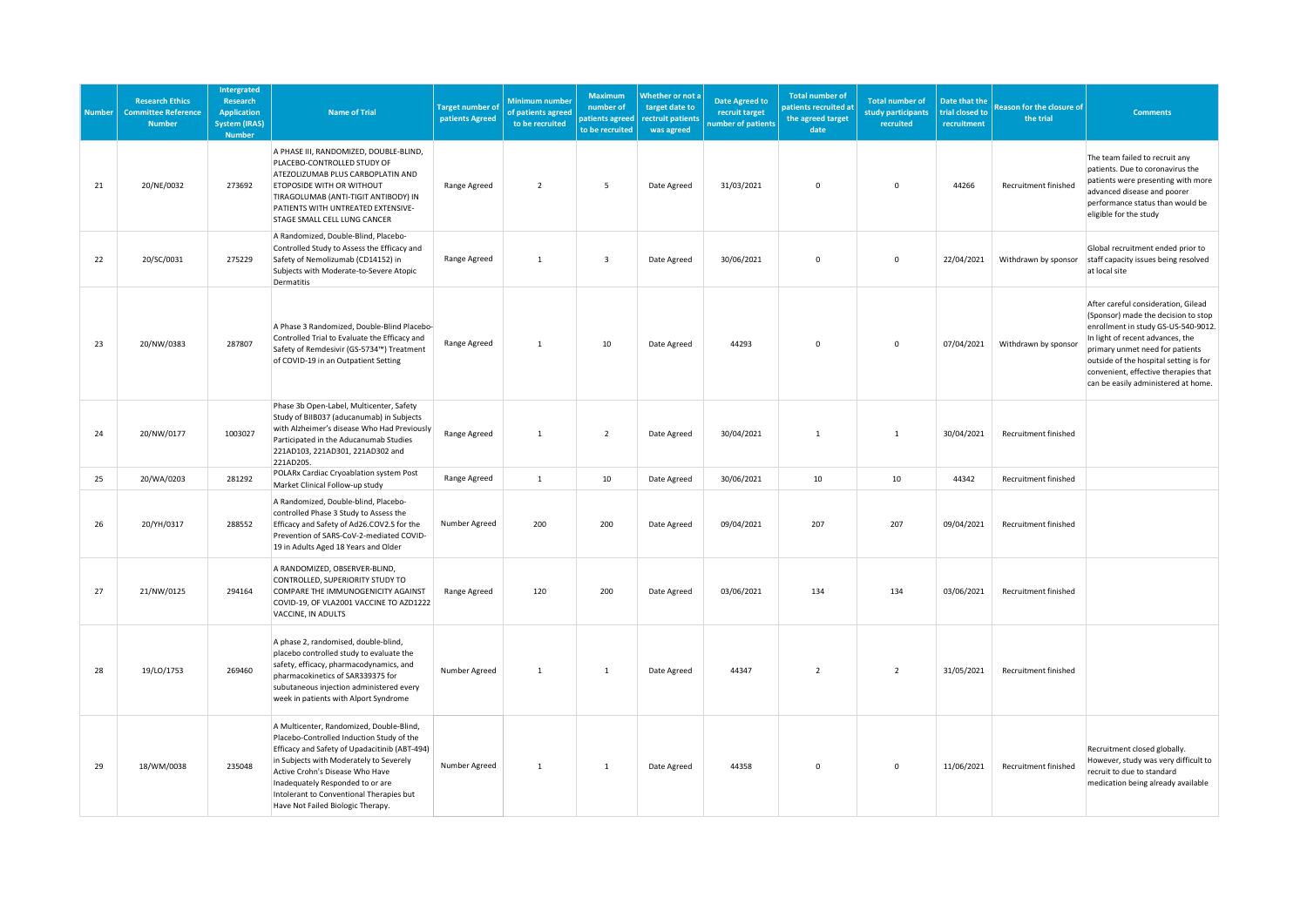| <b>Number</b> | <b>Research Ethics</b><br><b>Committee Reference</b><br><b>Number</b> | <b>Intergrated</b><br><b>Research</b><br><b>Application</b><br><b>System (IRAS)</b><br><b>Number</b> | <b>Name of Trial</b>                                                                                                                                                                                                                                                                                                                                                                | Target number o<br>patients Agreed | <b>Minimum number</b><br>of patients agreed<br>to be recruited | Maximum<br>number of<br>patients agreed<br>to be recruited | Whether or not a<br>target date to<br>rectruit patients<br>was agreed | <b>Date Agreed to</b><br>recruit target<br>umber of patients | <b>Total number of</b><br>patients recruited at<br>the agreed target<br>date | <b>Total number of</b><br>study participants<br>recruited | Date that the<br>trial closed to<br>recruitment | <b>Reason for the closure of</b><br>the trial | <b>Comments</b>                                                                                                               |
|---------------|-----------------------------------------------------------------------|------------------------------------------------------------------------------------------------------|-------------------------------------------------------------------------------------------------------------------------------------------------------------------------------------------------------------------------------------------------------------------------------------------------------------------------------------------------------------------------------------|------------------------------------|----------------------------------------------------------------|------------------------------------------------------------|-----------------------------------------------------------------------|--------------------------------------------------------------|------------------------------------------------------------------------------|-----------------------------------------------------------|-------------------------------------------------|-----------------------------------------------|-------------------------------------------------------------------------------------------------------------------------------|
| 30            | 18/SW/0159                                                            | 244565                                                                                               | An International, Prospective Registry<br>Investigating the Natural History of Children<br>with Achondroplasia                                                                                                                                                                                                                                                                      | Range Agreed                       | 5                                                              | 10                                                         | Date Agreed                                                           | 30/06/2023                                                   | 5                                                                            | 5                                                         | 09/08/2021                                      | Recruitment finished                          |                                                                                                                               |
| 31            | 18/SC/0305                                                            | 246109                                                                                               | A randomized, open-label, phase II open<br>platform study evaluting the efficacy and<br>safety of novel Spartalizumab (PDR001)<br>combinations in previously treated<br>unresected or metastatic melanoma                                                                                                                                                                           | Range Agreed                       | 5                                                              | 12                                                         | Date Agreed                                                           | 05/07/2021                                                   | $\mathbf 0$                                                                  | $\mathsf 0$                                               | 26/05/2021                                      | Withdrawn by sponsor                          | Sponsor closed all arms of this study                                                                                         |
| 32            | 17/EM/0192                                                            | 223856                                                                                               | A Phase 2, 24-week, Randomized, Double-<br>Blind, Placebo-Controlled, Mulitcenter Study,<br>Followed by a 24-Week Extension, to<br>Evaluate the Efficacy and Safety of CC-90001<br>in Subjects with Idiopathic Pulmonary<br>Fibrosis                                                                                                                                                | Range Agreed                       | $\overline{1}$                                                 | $\overline{\mathbf{3}}$                                    | Date Agreed                                                           | 44530                                                        | $\overline{\mathbf{3}}$                                                      | $\overline{3}$                                            | 23/07/2021                                      | Recruitment finished                          |                                                                                                                               |
| 33            | 19/NM/0442                                                            | 262204                                                                                               | An Open-label, Active-Controlled, Safety, and<br>Efficacy Study of Oral Baricitinib in Patients<br>from 2 Years to Less Than 18 Years Old with<br>Active Juvenile Idiopathic<br>Arthritis-Associated Uveitis or Chronic<br>Anterior Antinuclear Antibody-Positive<br>Uveitis                                                                                                        | Number Agreed                      | $\overline{2}$                                                 | $\overline{2}$                                             | Date Agreed                                                           | 30/06/2021                                                   | $\overline{2}$                                                               | $\overline{2}$                                            | 30/06/2021                                      | Recruitment finished                          |                                                                                                                               |
| 34            | 18/LO/1937                                                            | 249639                                                                                               | A Phase 1/2 single-arm study evaluating the<br>safety and efficacy of eribulin mesilate in<br>combination with irinotecan in children with<br>refractory or recurrent solid tumors                                                                                                                                                                                                  | Range Agreed                       | $\mathbf{1}$                                                   | $\overline{\mathbf{3}}$                                    | Date Agreed                                                           | 30/09/2021                                                   | $\overline{2}$                                                               | $\overline{2}$                                            | 10/06/2021                                      | Recruitment finished                          |                                                                                                                               |
| 35            | 19/EM/0300                                                            | 267054                                                                                               | Effectiveness of an image analysing<br>algorithm to diagnose non-melanoma skin<br>cancers compared to gold standard<br>histological determination.                                                                                                                                                                                                                                  | Range Agreed                       | 10                                                             | 50                                                         | Date Agreed                                                           | 30/07/2021                                                   | 10                                                                           | 10                                                        | 30/07/2021                                      | Recruitment finished                          |                                                                                                                               |
| 36            | 20/EE/0031                                                            | 275993                                                                                               | Randomized, placebo controlled, double-<br>blind, parallel group, dose-finding Phase 2<br>study to evaluate efficacy and safety of BAY<br>2433334 in patients following an acute non-<br>cardioembolic ischemic stroke                                                                                                                                                              | Range Agreed                       | 8                                                              | $10\,$                                                     | Date Agreed                                                           | 44410                                                        | $\overline{7}$                                                               | $\overline{7}$                                            | 44399                                           | Recruitment finished                          | Global target was hit earlier than<br>expected and the sponsor closed the<br>study to recruitment                             |
| 37            | 20/NI/0111                                                            | 283403                                                                                               | AT100-01: An AAV8 Neutralizing Antibody<br>Seroprevalence Study in Subjects with Late<br>Onset Pompe Disease                                                                                                                                                                                                                                                                        | Number Agreed                      | 5                                                              | 5                                                          | Date Agreed                                                           | 01/07/2021                                                   | 5                                                                            | 5                                                         | 01/07/2021                                      | Recruitment finished                          |                                                                                                                               |
| 38            | 20/EE/0170                                                            | 1003070                                                                                              | Multicenter, randomized, placebo controlled,<br>double-blind, parallel group, dose-finding<br>Phase 2 study to evaluate the efficacy and<br>safety of BAY 2433334 in patients following<br>an acute myocardial infarction                                                                                                                                                           | Number Agreed                      | 10                                                             | 10                                                         | Date Agreed                                                           | 31/07/2021                                                   | $\overline{7}$                                                               | $\overline{7}$                                            | 15/07/2021                                      | Recruitment finished                          | Recruitment ended early nationally<br>after global recruitment was met                                                        |
| 39            | 20/LO/0828                                                            | 279777                                                                                               | Master protocol of two randomized, double-<br>blind, placebo controlled, multi center,<br>parallel-group studies of dupilumab in<br>patients with chronic spontaneous urticaria<br>(CSU) who remain symptomatic despite the<br>use of H1 antihistamine treatment in<br>patients naïve to omalizumab and in patients<br>who are intolerant or incomplete responders<br>to omalizumab | Number Agreed                      | $\overline{1}$                                                 | $\mathbf{1}$                                               | Date Agreed                                                           | 44496                                                        | $\mathsf{O}\xspace$                                                          | $\mathsf{O}\xspace$                                       | 44469                                           | Withdrawn by sponsor                          | Due to the pandemic, the UK<br>recruitment was sinigicantly affected<br>and sponsor closed the study earlier<br>than expected |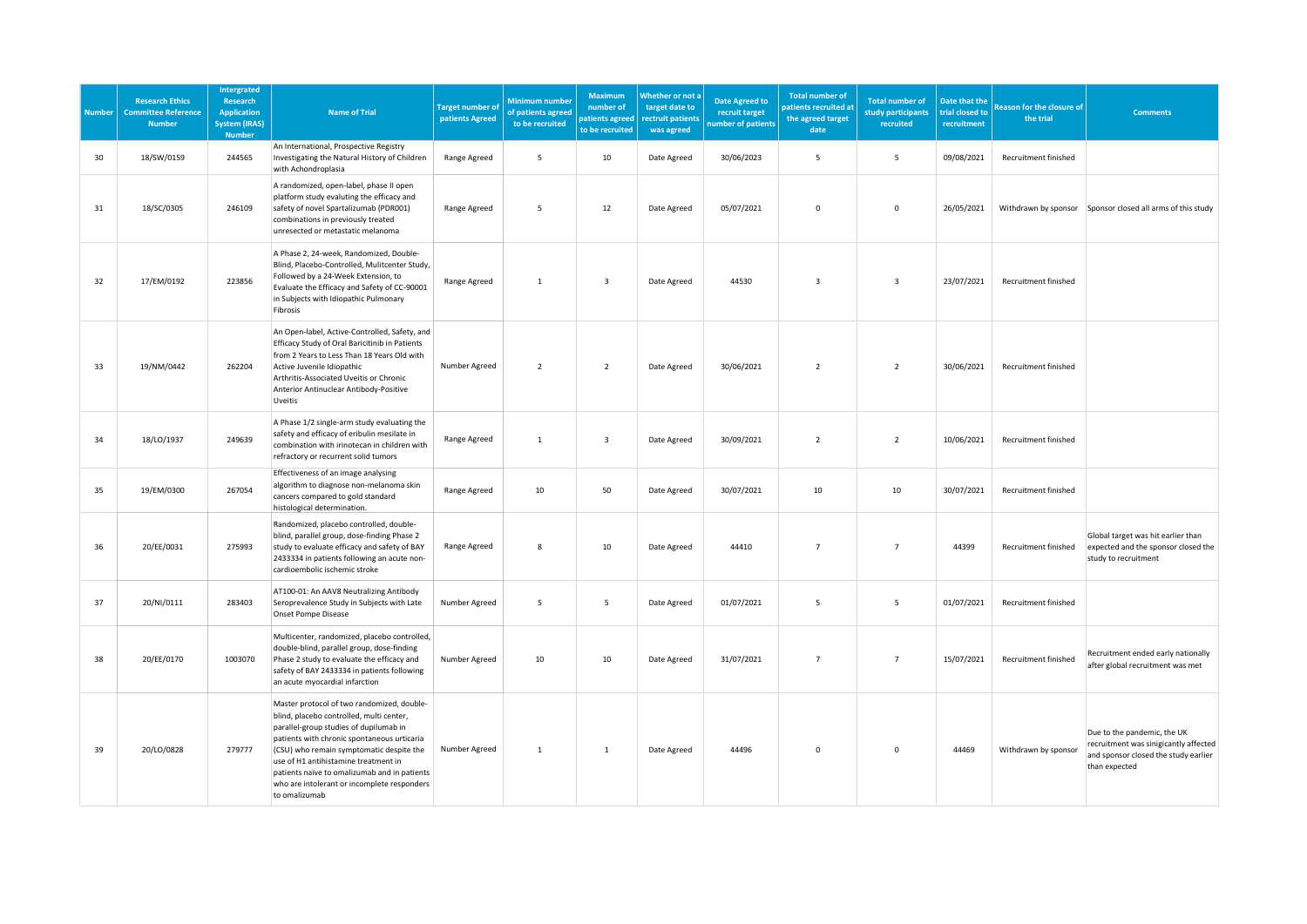| <b>Number</b> | <b>Research Ethics</b><br><b>Committee Reference</b><br><b>Number</b> | <b>Intergrated</b><br><b>Research</b><br><b>Application</b><br><b>System (IRAS)</b><br><b>Number</b> | <b>Name of Trial</b>                                                                                                                                                                                                                                                                                                              | <b>Target number o</b><br>patients Agreed | <b>Minimum number</b><br>of patients agreed<br>to be recruited | <b>Maximum</b><br>number of<br>patients agreed<br>to be recruited | Whether or not a<br>target date to<br>rectruit patients<br>was agreed | <b>Date Agreed to</b><br>recruit target<br>umber of patients | <b>Total number of</b><br>patients recruited at<br>the agreed target<br>date | <b>Total number of</b><br>study participants<br>recruited | Date that the<br>trial closed to<br>recruitment | <b>Reason for the closure of</b><br>the trial | <b>Comments</b>                                                                                                                                                                 |
|---------------|-----------------------------------------------------------------------|------------------------------------------------------------------------------------------------------|-----------------------------------------------------------------------------------------------------------------------------------------------------------------------------------------------------------------------------------------------------------------------------------------------------------------------------------|-------------------------------------------|----------------------------------------------------------------|-------------------------------------------------------------------|-----------------------------------------------------------------------|--------------------------------------------------------------|------------------------------------------------------------------------------|-----------------------------------------------------------|-------------------------------------------------|-----------------------------------------------|---------------------------------------------------------------------------------------------------------------------------------------------------------------------------------|
| 40            | 20/YH/0178                                                            | 283168                                                                                               | A Phase III, Multicenter, Randomized,<br>Parallel Group, Double Blind, Double<br>Dummy, Active Controlled Study of<br>Evobrutinib Compared with Teriflunomide, in<br>Participants with Relapsing Multiple Sclerosis<br>to Evaluate Efficacy and Safety.                                                                           | Number Agreed                             | $\overline{a}$                                                 | $\overline{4}$                                                    | Date Agreed                                                           | 31/10/2021                                                   | $\mathsf 0$                                                                  | $\mathsf 0$                                               | 03/09/2021                                      |                                               | Withdrawn by sponsor Recruitment finished early nationally                                                                                                                      |
| 41            | 20/EM/0284                                                            | 288568                                                                                               | A Phase IIb Multi-Center, Randomised, Open<br>Label Study to Assess the Efficacy and Safety<br>of Sequential Treatment with GSK3228836<br>followed by Pegylated Interferon Alpha 2a in<br>Participants with Chronic Hepatitis B Virus (B-<br>Together)                                                                            | Range Agreed                              | 1                                                              | $\overline{2}$                                                    | Date Agreed                                                           | 31/10/2021                                                   | 1                                                                            | $\mathbf{1}$                                              | 25/08/2021                                      | Recruitment finished                          |                                                                                                                                                                                 |
| 42            | 21/SC/0200                                                            | 300677                                                                                               | A Phase II/III Partially Double-Blinded,<br>Randomised, Multinational, Active-<br>Controlled Study in Both Previously<br>Vaccinated and Unvaccinated Adults Ages 30<br>and Above to Determine the Safety and<br>Immunogenicity of AZD2816, a Vaccine for<br>the Prevention of COVID-19 Caused by<br>Variant Strains of SARS-CoV-2 | Range Agreed                              | 50                                                             | 70                                                                | Date Agreed                                                           | 07/09/2021                                                   | 62                                                                           | 62                                                        | 07/09/2021                                      | Recruitment finished                          |                                                                                                                                                                                 |
| 43            | 19/SW/0191                                                            | 270987                                                                                               | Ross for Valve replacement in<br>Adults(REVIVAL) Registry                                                                                                                                                                                                                                                                         | Range Agreed                              | 6                                                              | 18                                                                | Date Agreed                                                           | 31/07/2022                                                   | 5                                                                            | 5                                                         | 04/10/2021                                      | Withdrawn by sponsor                          | Due to issues with recruitment and<br>lack of demonstrable feasibility for<br>the main trial, the sponsor came to<br>the decision to close recruitment<br>earlier than expected |
| 44            | 18/WM/0039                                                            | 236159                                                                                               | A Multicenter, Randomized, Double-Blind,<br>Placebo-Controlled Maintenance and Long-<br>Term<br>Extension Study of the Efficacy and Safety of<br>Upadacitinib (ABT-494) in Subjects with<br>Crohn's Disease who Completed the Studies<br>M14-431 or M14-433                                                                       | Number Agreed                             | 1                                                              | $\mathbf{1}$                                                      | Date Agreed                                                           | 01/01/2022                                                   | $\mathbf 0$                                                                  | $\mathsf{O}\xspace$                                       | 15/09/2021                                      | Withdrawn by sponsor                          | No patients were found suitable to<br>proceed to the extension study,<br>which was closed by sponsor                                                                            |
| 45            | 18/LO/1125                                                            | 247338                                                                                               | Long-term, Open-label Extension Study for<br>Patients with Duchenne Muscular Dystrophy<br><b>Enrolled in Clinical Trials Evaluating</b><br>Casimersen or Golodirsen                                                                                                                                                               | Range Agreed                              | $\overline{3}$                                                 | 8                                                                 | Date Agreed                                                           | 44519                                                        | 6                                                                            | 6                                                         | 44519                                           | Recruitment finished                          |                                                                                                                                                                                 |
| 46            | 17/NE/0058                                                            | 219540                                                                                               | A Phase 1 Dose Escalation and Cohort<br>Expansion Study of TSR-042, an anti-PD-1<br>Monoclonal Antibody, in Patients with<br><b>Advanced Solid Tumors</b>                                                                                                                                                                         | Number Agreed                             | $\overline{4}$                                                 | $\overline{4}$                                                    | Date Agreed                                                           | 44985                                                        | $7\overline{ }$                                                              | $\overline{7}$                                            | 31/12/2021                                      | Recruitment finished                          |                                                                                                                                                                                 |
| 47<br>48      | 13/YH/0317<br>18/NE/0023                                              | 141843<br>230930                                                                                     | Vercise DBS Registry / version AB<br>Randomised, double-blind, placebo<br>controlled multi-centre study to assess the<br>efficacy, tolerability and safety of<br>Enterosgel® in the treatment of Irritable<br>Bowel Syndrome with Diarrhoea (IBS-D) in<br>adults                                                                  | Range Agreed<br>Range Agreed              | $\mathbf{1}$<br>20                                             | 10<br>204                                                         | Date Agreed<br>Date Agreed                                            | 31/12/2021<br>31/05/2021                                     | 9<br>203                                                                     | 9<br>203                                                  | 31/12/2021<br>31/05/2021                        | Recruitment finished<br>Recruitment finished  |                                                                                                                                                                                 |
| 49            | 19/NE/0357                                                            | 271261                                                                                               | A Phase 3, Multinational, Multicenter,<br>Double-Blind, Placebo-Controlled Clinical<br>Study to Evaluate the Efficacy and Safety of<br>Aramchol in Subjects with Nonalcoholic<br>Steatohepatitis (NASH)<br>The ARMOR Study                                                                                                        | Range Agreed                              | $\overline{1}$                                                 | 5                                                                 | Date Agreed                                                           | 44561                                                        | $\mathbf{1}$                                                                 | $\mathbf{1}$                                              | 44545                                           | Recruitment finished                          |                                                                                                                                                                                 |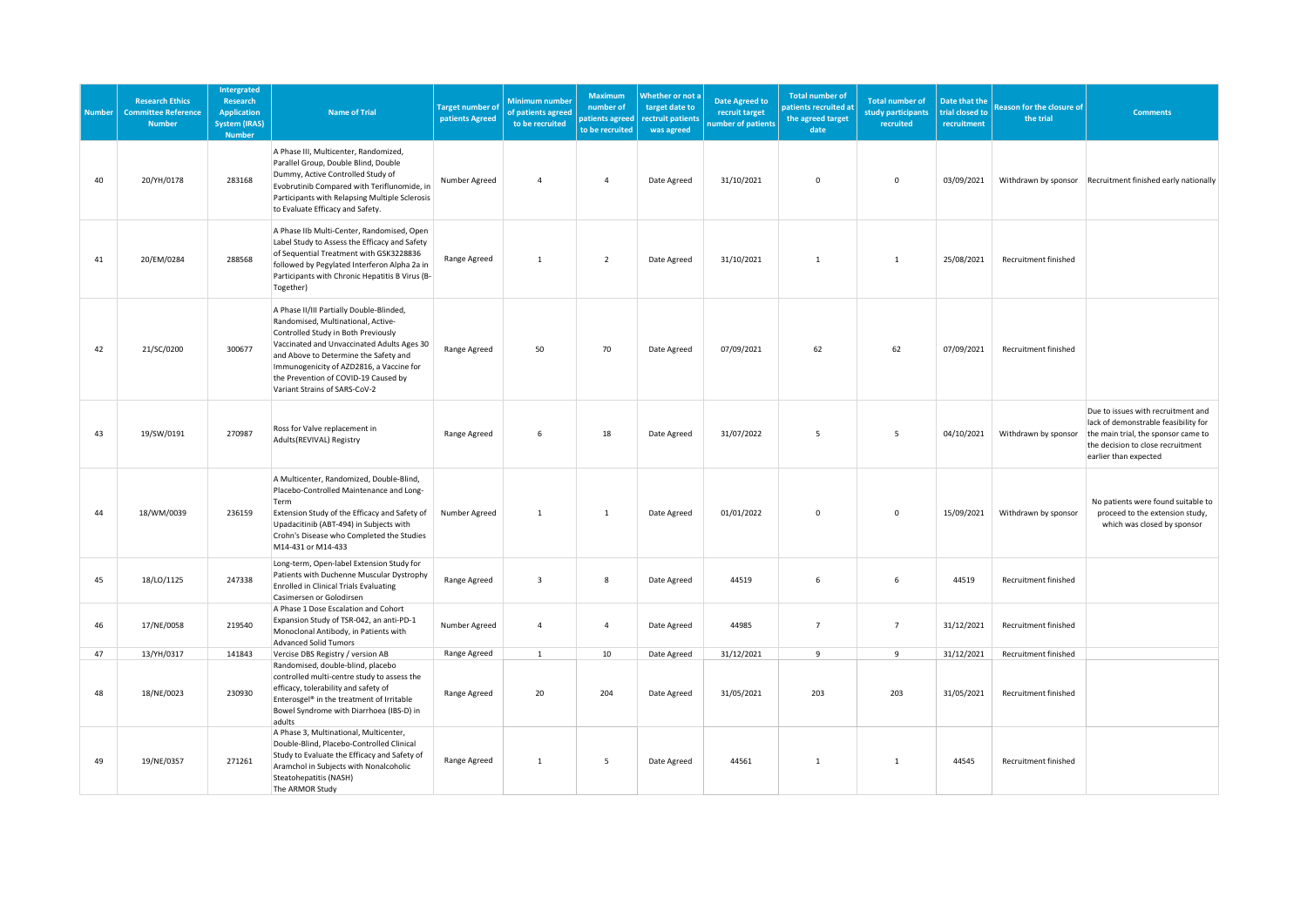| <b>Number</b> | <b>Research Ethics</b><br><b>Committee Reference</b><br><b>Number</b> | Intergrated<br>Research<br><b>Application</b><br><b>System (IRAS)</b><br><b>Number</b> | <b>Name of Trial</b>                                                                                                                                                                                                                                                                          | <b>Target number o</b><br>patients Agreed | <b>Minimum number</b><br>of patients agreed<br>to be recruited | <b>Maximum</b><br>number of<br>patients agreed<br>to be recruited | Whether or not a<br>target date to<br>rectruit patients<br>was agreed | <b>Date Agreed to</b><br>recruit target<br>umber of patients | <b>Total number of</b><br>atients recruited at<br>the agreed target<br>date | <b>Total number of</b><br>study participants<br>recruited | Date that the<br>trial closed to<br>recruitment | <b>Reason for the closure of</b><br>the trial | <b>Comments</b>                                                                           |
|---------------|-----------------------------------------------------------------------|----------------------------------------------------------------------------------------|-----------------------------------------------------------------------------------------------------------------------------------------------------------------------------------------------------------------------------------------------------------------------------------------------|-------------------------------------------|----------------------------------------------------------------|-------------------------------------------------------------------|-----------------------------------------------------------------------|--------------------------------------------------------------|-----------------------------------------------------------------------------|-----------------------------------------------------------|-------------------------------------------------|-----------------------------------------------|-------------------------------------------------------------------------------------------|
| 50            | 18/LO/0122                                                            | 238790                                                                                 | A Phase III, Randomized, Double-blind Trial<br>of Platinum Doublet Chemotherapy +/-<br>Pembrolizumab (MK-3475) as<br>Neoadjuvant/Adjuvant Therapy for<br>Participants with Resectable Stage IIB or IIIA<br>Non-small Cell Lung Cancer (NSCLC)<br>(KEYNOTE-671)                                | Range Agreed                              | 4                                                              | 8                                                                 | Date Agreed                                                           | 18/12/2021                                                   | $\overline{3}$                                                              | $\overline{\mathbf{3}}$                                   | 12/11/2021                                      | Recruitment finished                          | Recruitment finished early nationally<br>as global recruitment was met                    |
| $51\,$        | 19/NE/0328                                                            | 270912                                                                                 | M19-164: A Phase 3b, multicenter,<br>interventional, open-label study of adult<br>subjects with moderate to severe plaque<br>psoriasis who have a suboptimal response to<br>secukinumab or ixekizumab and are switched<br>to risankizumab.                                                    | Number Agreed                             | 5                                                              | 5                                                                 | Date Agreed                                                           | 31/10/2021                                                   | $\mathbf 0$                                                                 | $\mathsf 0$                                               | 28/08/2021                                      | Recruitment finished                          | The research team were unable to<br>find people who met the strict<br>eligibilty criteria |
| 52            | 20/LO/0453                                                            | 1003010                                                                                | A PHASE 3, RANDOMIZED, DOUBLE-BLIND,<br>PLACEBO-CONTROLLED, MULTICENTER<br>STUDY EVALUATING THE EFFICACY AND<br>SAFETY OF BIMEKIZUMAB IN STUDY<br>PARTICIPANTS WITH MODERATE TO SEVERE<br>HIDRADENITIS SUPPURATIVA                                                                            | Range Agreed                              | $\overline{3}$                                                 | 6                                                                 | Date Agreed                                                           | 30/11/2021                                                   | $\mathbf{1}$                                                                | $\mathbf{1}$                                              | 23/06/2021                                      | Recruitment finished                          | Due to competitive recruitment the<br>team did not meet their target                      |
| 53            | 20/HRA/4788                                                           | 288786                                                                                 | A Phase 2/3, Randomized, Placebo-<br>Controlled, Double-Blind Clinical Study to<br>Evaluate the Efficacy, Safety, and<br>Pharmacokinetics of MK-4482 in Non-<br>Hospitalized Adults with COVID-19                                                                                             | Range Agreed                              | 11                                                             | 18                                                                | Date Agreed                                                           | 44477                                                        | 5                                                                           | 5                                                         | 01/10/2021                                      | Recruitment finished                          | The study closed early nationally                                                         |
| 54            | 19/NW/0555                                                            | 269550                                                                                 | A Multicenter, non-interventional,<br>prospective study to assess the effectiveness<br>of certolizumab pegol in patients with<br>moderate to severe plaque psoriasis in daily<br>practice (CIMREAL)                                                                                           | Range Agreed                              | $\overline{2}$                                                 | 5                                                                 | Date Agreed                                                           | 17/12/2021                                                   | $\overline{2}$                                                              | $\overline{2}$                                            | 17/12/2021                                      | Recruitment finished                          |                                                                                           |
| 55            | 20/NE/0058                                                            | 275056                                                                                 | A Multicenter, Open-label, Randomized<br>Phase 2 Study to Compare the Efficacy and<br>Safety of Lenvatinib in Combination with<br>Ifosfamide and Etoposide versus Ifosfamide<br>and Etoposide in Children, Adolescents and<br>Young Adults with Relapsed or Refractory<br>Osteosarcoma (OLIE) | Range Agreed                              | $\mathbf{1}$                                                   | 3                                                                 | Date Agreed                                                           | 30/06/2023                                                   | $\overline{3}$                                                              | 03/01/1900                                                | 44516                                           | Recruitment finished                          |                                                                                           |
| 56            | 18/SW/0130                                                            | 246372                                                                                 | Prospective Evaluation of Thin-strut<br>Biodegradable Polymer-coated Supraflex<br>Sirolimus-Eluting Stents in an All-comers<br>Patient Population (S-FLEX UK-II)                                                                                                                              | Range Agreed                              | 50                                                             | 100                                                               | Date Agreed                                                           | 44469                                                        | 73                                                                          | 13/03/1900                                                | 44469                                           | Recruitment finished                          |                                                                                           |
| 57            | 20/HRA/5234                                                           | 290965                                                                                 | A randomised, double-blind, placebo-<br>controlled, Phase III trial to determine the<br>efficacy and safety of inhaled SNG001 for the<br>treatment of patients hospitalised due to<br>moderate COVID-19                                                                                       | Number Agreed                             | 10                                                             | 10                                                                | Date Agreed                                                           | 44531                                                        | 10                                                                          | 10/01/1900                                                | 44511                                           | Recruitment finished                          |                                                                                           |
| 58            | 20/LO/0676                                                            | 273137                                                                                 | Evaluation of Efficacy, Safety and Tolerability<br>of NGM282 (Aldafermin) in a Phase 2b,<br>Randomized, Double-blind, Placebo-<br>controlled, Multi-center Study in Subjects<br>with Compensated Cirrhosis Due to<br>Nonalcoholic Steatohepatitis (ALPINE 4)                                  | Range Agreed                              | 1                                                              | $\overline{\mathbf{3}}$                                           | Date Agreed                                                           | 44561                                                        | $\mathbf 0$                                                                 | 00/01/1900                                                | 44530                                           | Recruitment finished                          | Recruitment finished early nationally<br>as global recruitment was met                    |
| 59            | 20/LO/0731                                                            | 279972                                                                                 | A Randomized, Double-Blind, Placebo-<br>Controlled Study to Assess the Efficacy and<br>Safety of Nemolizumab (CD14152) in<br>Subjects with Prurigo Nodularis                                                                                                                                  | Range Agreed                              | 1                                                              | $\overline{\mathbf{3}}$                                           | Date Agreed                                                           | 44530                                                        | $\mathbf{1}$                                                                | 01/01/1900                                                | 44530                                           | Recruitment finished                          |                                                                                           |